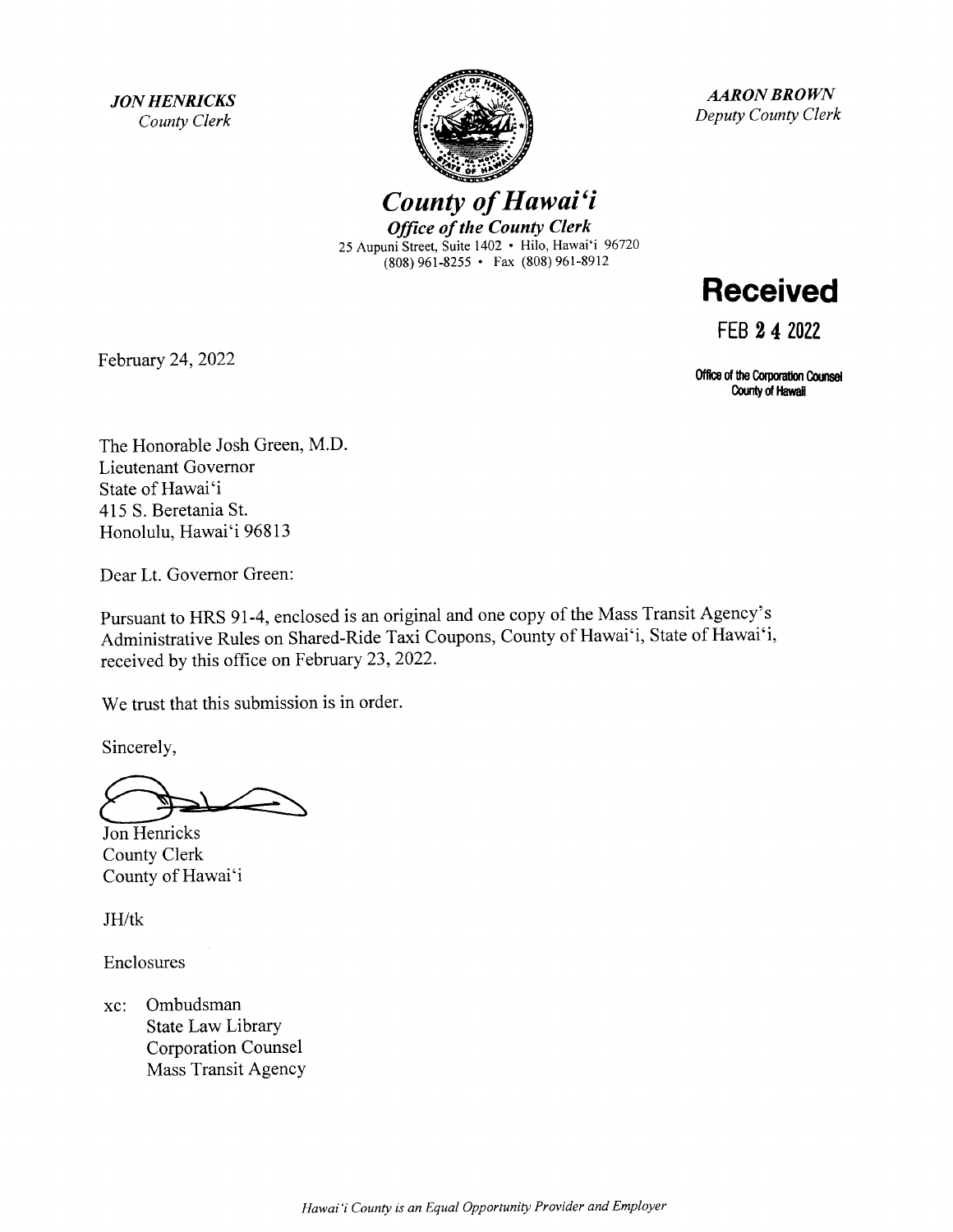#### Administrative Rules on Shared - Ride Taxi Coupons

## Section I. Expiration of Shared-Ride Taxi Coupons.

Shared-Ride Taxi coupons that have expired are nonrefundable and cannot be exchanged.

#### Section II. Shared-Ride Taxi Coupons Purchased by Individuals.

Shared-Ride Taxi coupons purchased by individuals are nontransferrable, and may be used only by the person they were purchased by, or for.

### Section III. Shared-Ride Taxi Coupons Purchased by Agencies, Organizations, and Businesses.

Shared-Ride Taxi Coupon books may be purchased by agencies, organizations, and businesses with <sup>a</sup> compelling interest in the safe point-to-point transport of their clients or patrons (e.g. agencies helping clients get to work, organizations serving people with mobility challenges, or establishments serving alcohol providing <sup>a</sup> responsible alternative to driving home under the influence.)

The agency, organization, or businesses purchasing Shared-Ride Taxi Coupon books shall be responsible for issuing the coupons responsibly. Shared-Ride Taxi coupons shall not be used for any promotional activity or financial gain by the purchasing entity. Participating agencies, organizations, and businesses found to be circumventing the intended purpose of the Shared-Ride Taxi coupon program shall no longer be eligible to purchase and issue coupons.

#### Section IV. Effective Date.

1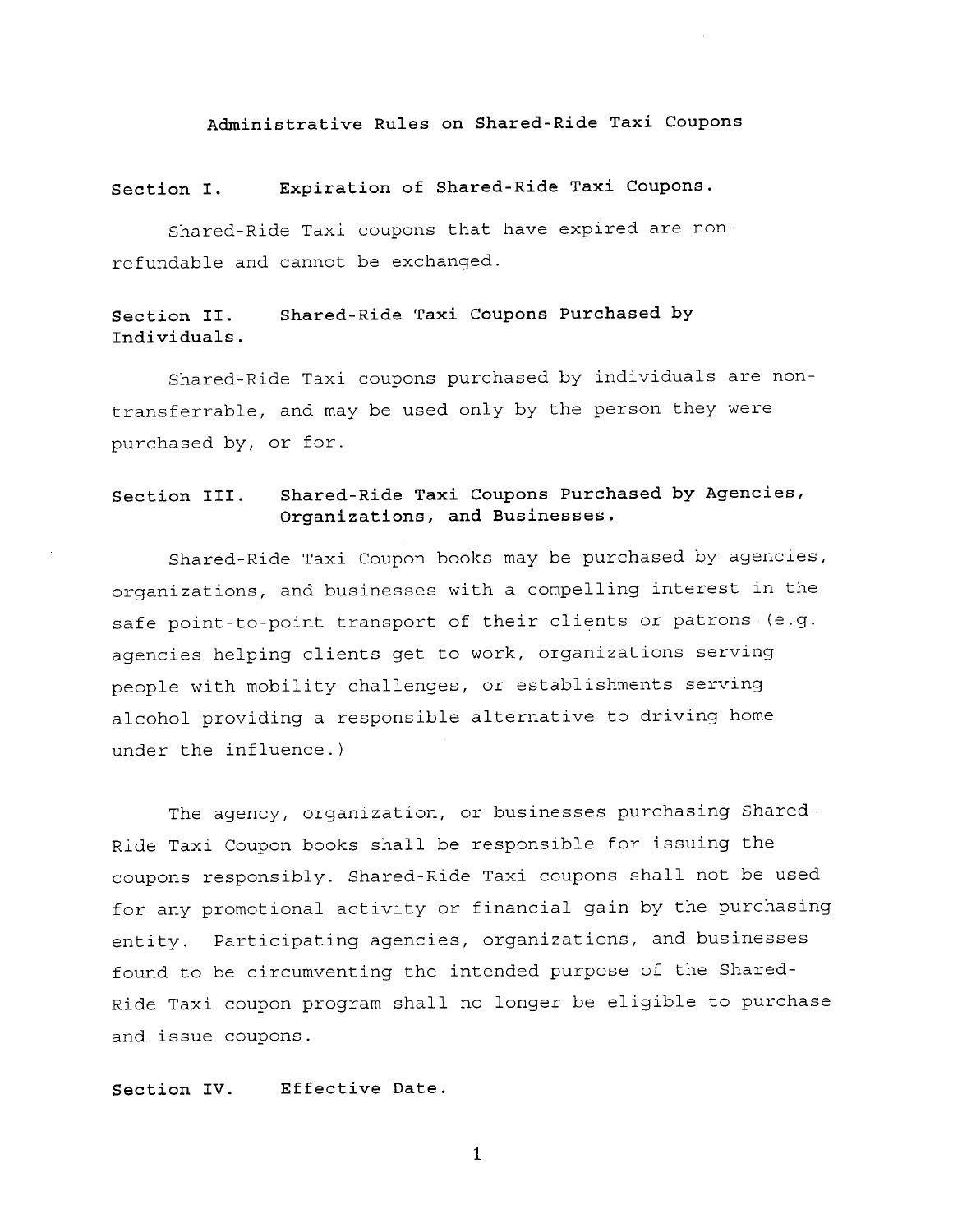This rule shall become effective ten days after filing with the County Clerk.